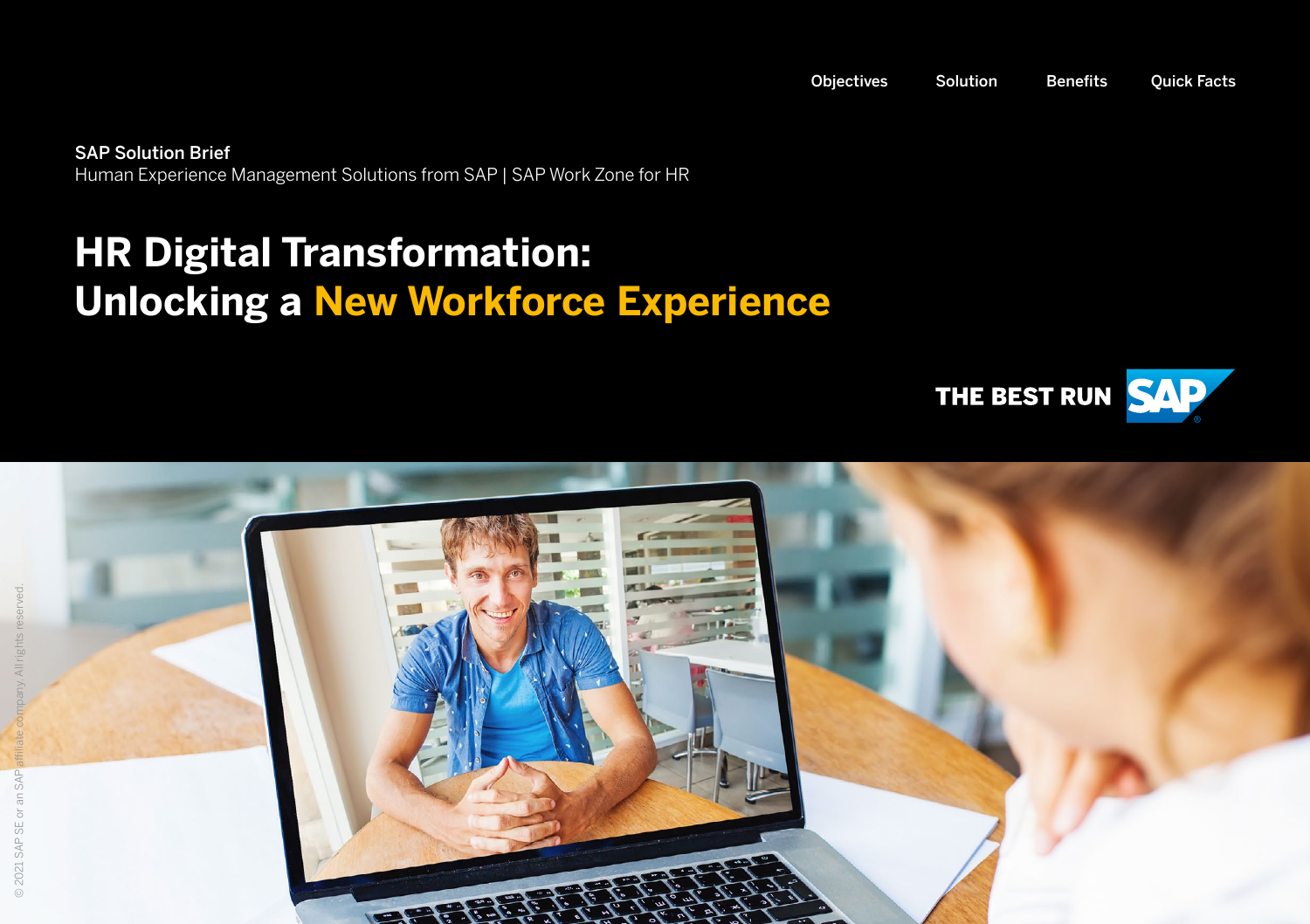<span id="page-1-0"></span>

### <span id="page-1-1"></span>**Empower Employees with a Unified, Digital Work Experience**

In times of rapid change, productive and engaged employees are your most valuable resource. Are you, as a strategic HR leader, equipping your employees to respond to disruption by providing a **digital workplace experience** so they can do their best work? Are you offering them the applications, information, and collaboration they need to do their job – regardless of where they work?

This is no small task given the proliferation of applications across the modern enterprise. Most workers log in to 10 or more applications to do work, handle HR tasks, find an expert, procure goods, and more.\* This increases stress and hurts employee experiences – and makes it harder to lead people in times of disruption and change.

Reimagine work experiences with SAP® Work Zone for HR, tools for an intelligent workplace, delivering hyperpersonalized, smooth experiences to employees so they can do their best work, stay engaged and informed, and grow their knowledge and network – wherever they are. Part of the comprehensive human experience management solutions from SAP, it empowers your intelligent enterprise by connecting experiences across SAP software landscapes and third-party apps, streamlining work and intelligently surfacing relevant content, recommendations, insights, and actions.

**[Empower Employees with a Unified,](#page-1-1)  [Digital Work Experience](#page-1-1)**

\*IDC InfoBrief, sponsored by SAP, "The Intelligent Digital Workplace," Doc # US46188420BROI, April 2020.

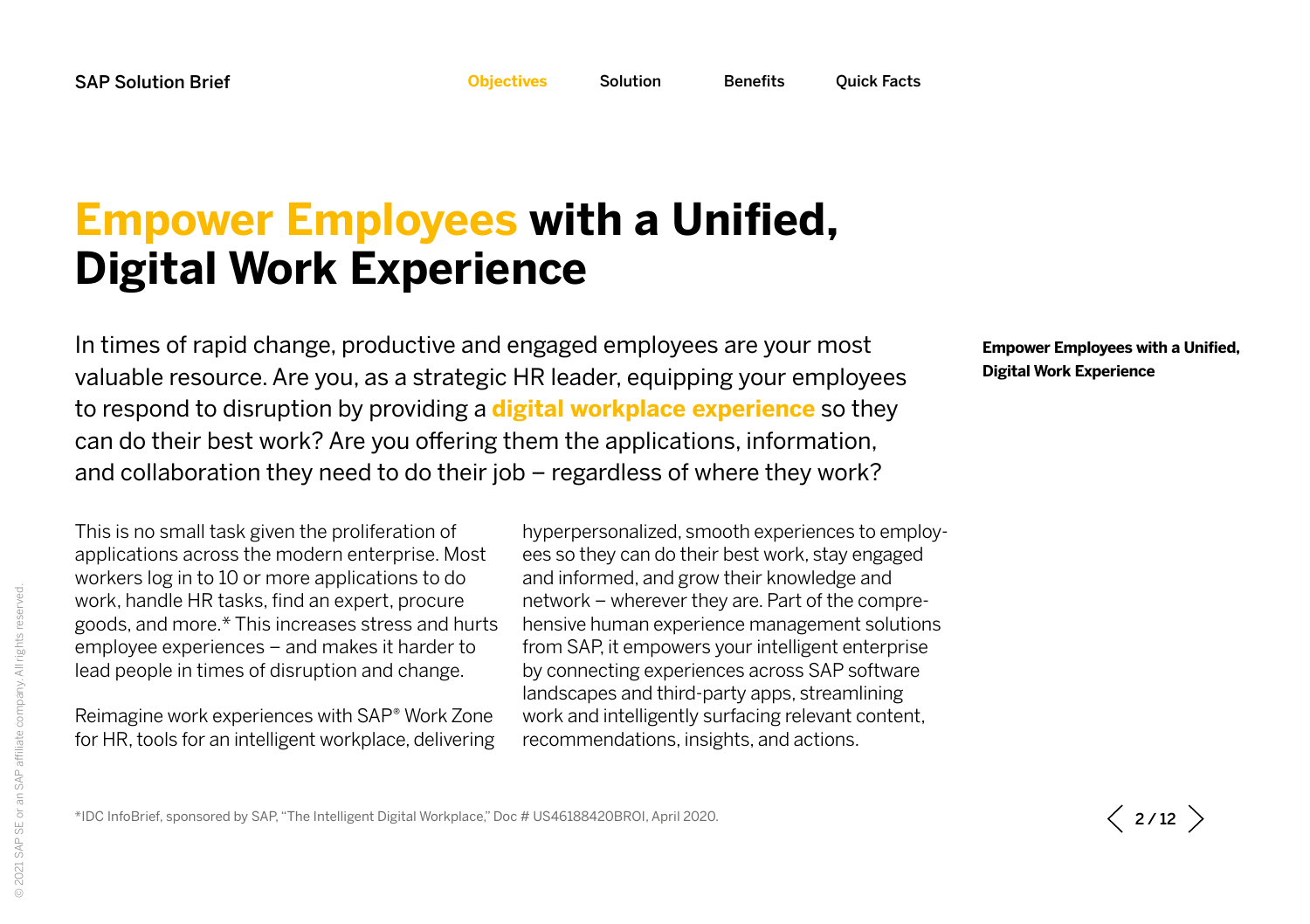<span id="page-2-0"></span>

### <span id="page-2-1"></span>**Enable People to Work Smarter and Faster from Anywhere**

When employees have to log into multiple applications and hunt down the information, processes, and people they need, it breaks their flow, reduces productivity, and results in frustration and stress.

With SAP Work Zone for HR, you can create a digital work environment that helps everyone work smarter, faster, and with agility. Each employee gets comprehensive, personalized access to everything they need to do their job through a single home page, including applications, guided experiences

and processes, knowledge base, collaboration workspaces, training, and communications.

Employees can hyperpersonalize their digital workspace in meaningful ways that enhance their personal productivity and ease of use. With SAP Work Zone for HR, they can change the layout of their page, pull in the applications they need to do their work, access the enterprise data they need to monitor and analyze, and more.

#### **[Enable People to Work Smarter and](#page-2-1)  [Faster from Anywhere](#page-2-1)**

[Engage Employees with Top-Down and](#page-4-0)  [Two-Way Communications](#page-4-0)

[Foster a Culture of Continuous Learning](#page-6-0)

[Optimize Employee Onboarding,](#page-7-0)  [Cross-Boarding, and Offboarding](#page-7-0)

[Support Remote Workforces Flexibly](#page-8-0)  [and Securely](#page-8-0)

 $\langle$  3/12  $\rangle$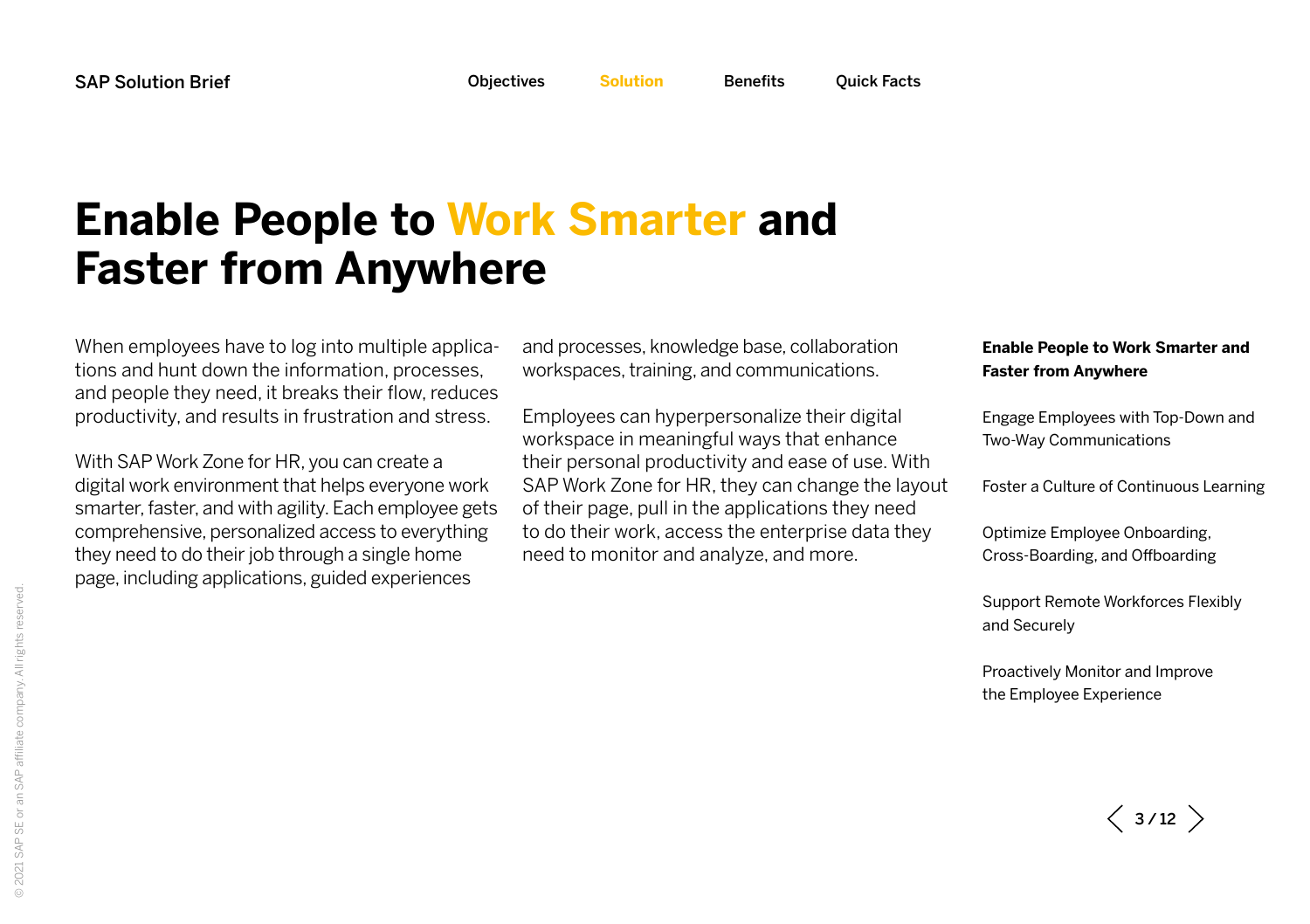Embedded intelligent functionality in your employees' workspace helps them get their work done faster. For example, workers benefit from:

- Guided experiences that help them navigate complex processes across your company's SAP software landscape and third-party applications – and get tasks done efficiently
- A personalized, consumer-grade experience – designed for ease of use – that provides the content they need the way they want to see it
- Intelligent surfacing of the most relevant data, trending content, recommendations, insights, and actions for each employee
- Proactive notifications and alerts to help them prioritize and execute tasks
- Tools to connect people and content so they can continue to learn and do their job more efficiently and effectively

#### **[Enable People to Work Smarter and](#page-2-1)  [Faster from Anywhere](#page-2-1)**

[Engage Employees with Top-Down and](#page-4-0)  [Two-Way Communications](#page-4-0)

[Foster a Culture of Continuous Learning](#page-6-0)

[Optimize Employee Onboarding,](#page-7-0)  [Cross-Boarding, and Offboarding](#page-7-0)

[Support Remote Workforces Flexibly](#page-8-0)  [and Securely](#page-8-0)

[Proactively Monitor and Improve](#page-9-0)  [the Employee Experience](#page-9-0)

SAP Work Zone for HR brings together everything HR and your people need in one tidy, **employee-centered place**.

 $\langle$  4/12  $\rangle$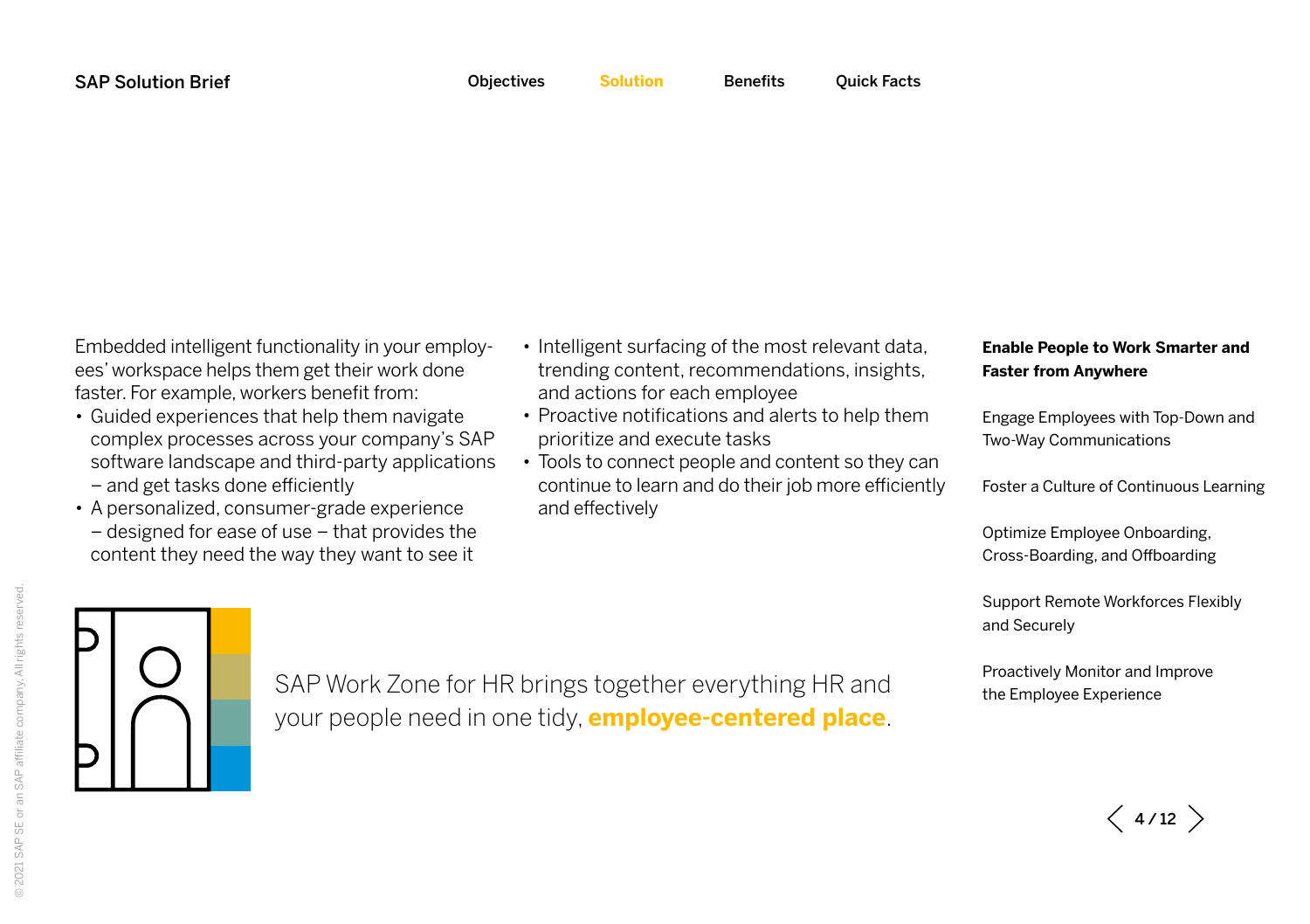### <span id="page-4-0"></span>**Engage Employees with Top-Down and Two-Way Communications**

As your organization responds to new opportunities, risks, and uncertainties, your employees need to be agile and informed, moving in lockstep with the latest programs, plans, strategies, health and safety requirements, and more. This requires frequent, clear corporate communications to departments, teams, divisions, and even your entire workforce – and assurance that employees understand them.

With SAP Work Zone for HR, you gain a new, secure channel for both creating and distributing top-down communications – confident they will reach intended audiences every time. When employees log in to their personalized digital

workspace, they gain immediate access to whatever communications are relevant to them. Employees no longer need to go to a separate corporate portal or check e-mail to stay informed.

Equally important, with SAP Work Zone for HR, your HR team can create and publish employee communications swiftly and easily – and without IT involvement – using the solution's intuitive interface and templates. This not only saves HR a great deal of time and money but also empowers HR leaders to respond to unexpected events, opportunities, and threats with unprecedented speed and agility.

[Enable People to Work Smarter and](#page-2-1)  [Faster from Anywhere](#page-2-1)

#### **[Engage Employees with Top-Down and](#page-4-0)  [Two-Way Communications](#page-4-0)**

[Foster a Culture of Continuous Learning](#page-6-0)

[Optimize Employee Onboarding,](#page-7-0)  [Cross-Boarding, and Offboarding](#page-7-0)

[Support Remote Workforces Flexibly](#page-8-0)  [and Securely](#page-8-0)

 $\langle$  5/12  $\rangle$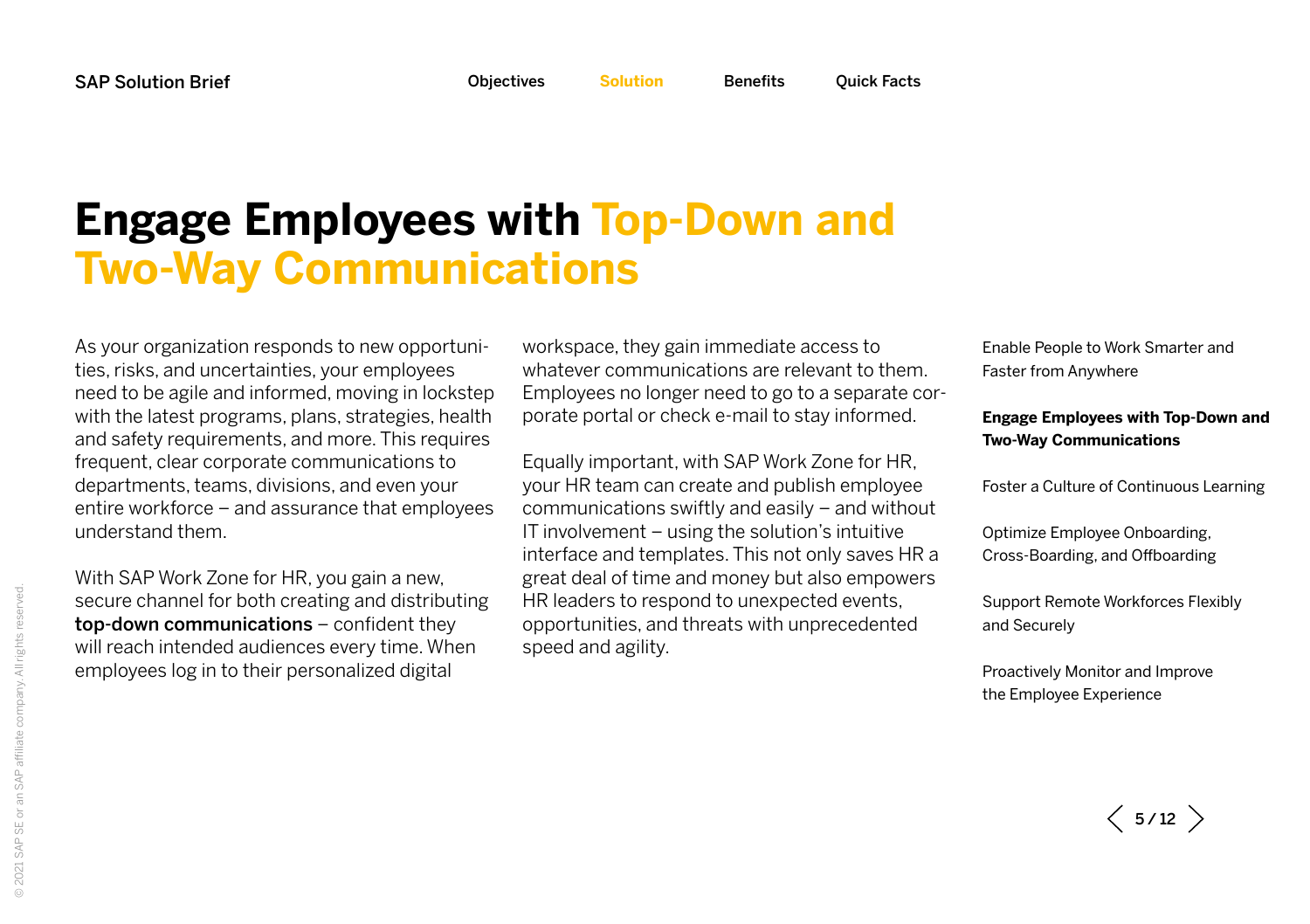Equally important, SAP Work Zone for HR uniquely supports two-way employee communications – not just one-way broadcasts – so you can assess employee understanding, sentiment, and more. For example, you can facilitate employee discussions, deepen engagement, and build community by:

• Improving transparency and deepening understanding with ongoing, open communications and discussions – When launching a new program (for example, a new employee benefit program), your benefits team can easily create a workspace and share key information with the regions and departments for which those benefits are applicable.

• Enhancing top-down communication with bottom-up Q&A and discussion sessions – Whether people are cheering, speculating, or just wondering what's next, create and share communications that inform, inspire, and give employees a two-way channel to respond, ask questions, and get answers.

• Increasing visibility into employee issues with instant feedback - Now you can repurpose employee questions and expert answers by centralizing them in topic-specific workspaces and providing answers to their questions. You can also extend understanding by providing instant access to relevant knowledge-based articles on lengthy, instructional topics. This makes your content widely available so employees can easily search and find what they are looking for.

[Enable People to Work Smarter and](#page-2-1)  [Faster from Anywhere](#page-2-1)

#### **[Engage Employees with Top-Down and](#page-4-0)  [Two-Way Communications](#page-4-0)**

[Foster a Culture of Continuous Learning](#page-6-0)

[Optimize Employee Onboarding,](#page-7-0)  [Cross-Boarding, and Offboarding](#page-7-0)

[Support Remote Workforces Flexibly](#page-8-0)  [and Securely](#page-8-0)

 $\langle$  6/12  $\rangle$ 

© 2021 SAP SE or an SAP affiliate company. All rights reserved.@ 2021 SAP SE or an SAP affiliate company. All rights reserved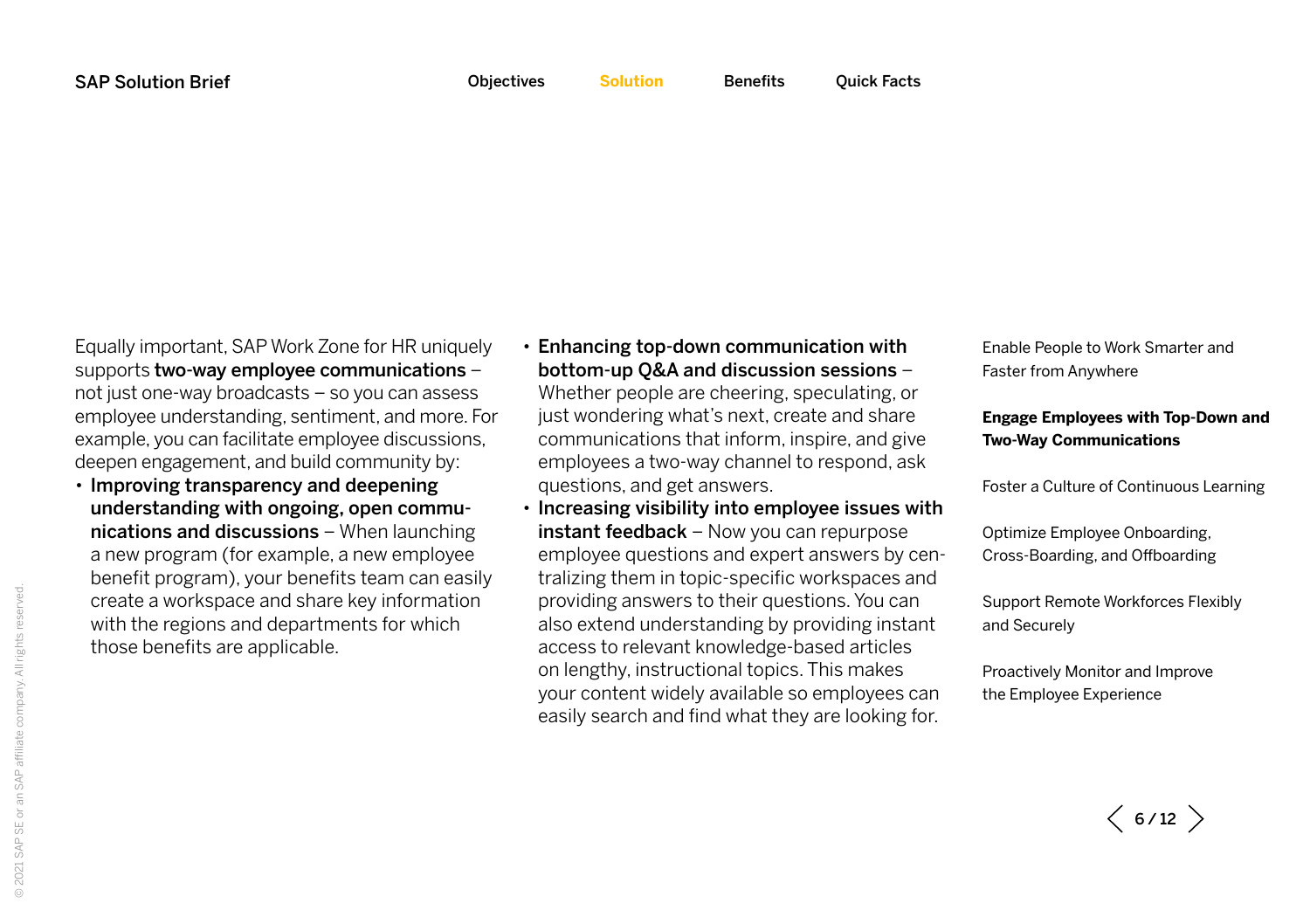## <span id="page-6-0"></span>**Foster a Culture of Continuous Learning**

To keep your workforce agile and ready to meet future demands, give employees access to remote training and learning opportunities anytime, anywhere. SAP Work Zone for HR makes it easier for people to find, access, and participate in a wide range of learning and knowledge-sharing resources that align with their natural learning styles. This helps them engage, learn faster, and retain more information.

Using built-in discovery and collaboration capabilities, peer resources, and intelligent recommendations, SAP Work Zone for HR helps employees find the educational resources they need to learn on the job, build new skills and expertise, and step into new roles created within your organization with confidence. It also delivers:

- Learning rooms tied to courses where employees can access preclass content, ask questions, comment and share, and enhance their learning experience
- Learning communities that provide informal, topic-based places to network, connect with experts, and share knowledge with a broad audience
- Learning academies that serve as an advertising, promotion, and communications platform for learning programs across your organization
- Collaborative workspaces that facilitate timely employee knowledge sharing with employees in related areas

[Enable People to Work Smarter and](#page-2-1)  [Faster from Anywhere](#page-2-1)

[Engage Employees with Top-Down and](#page-4-0)  [Two-Way Communications](#page-4-0)

#### **[Foster a Culture of Continuous](#page-6-0)  [Learning](#page-6-0)**

[Optimize Employee Onboarding,](#page-7-0)  [Cross-Boarding, and Offboarding](#page-7-0)

[Support Remote Workforces Flexibly](#page-8-0)  [and Securely](#page-8-0)

 $\langle$  7/12  $\rangle$ 

© 2021 SAP SE or an SAP affiliate company. All rights reserved.@ 2021 SAP SE or an SAP affiliate company. All rights reserved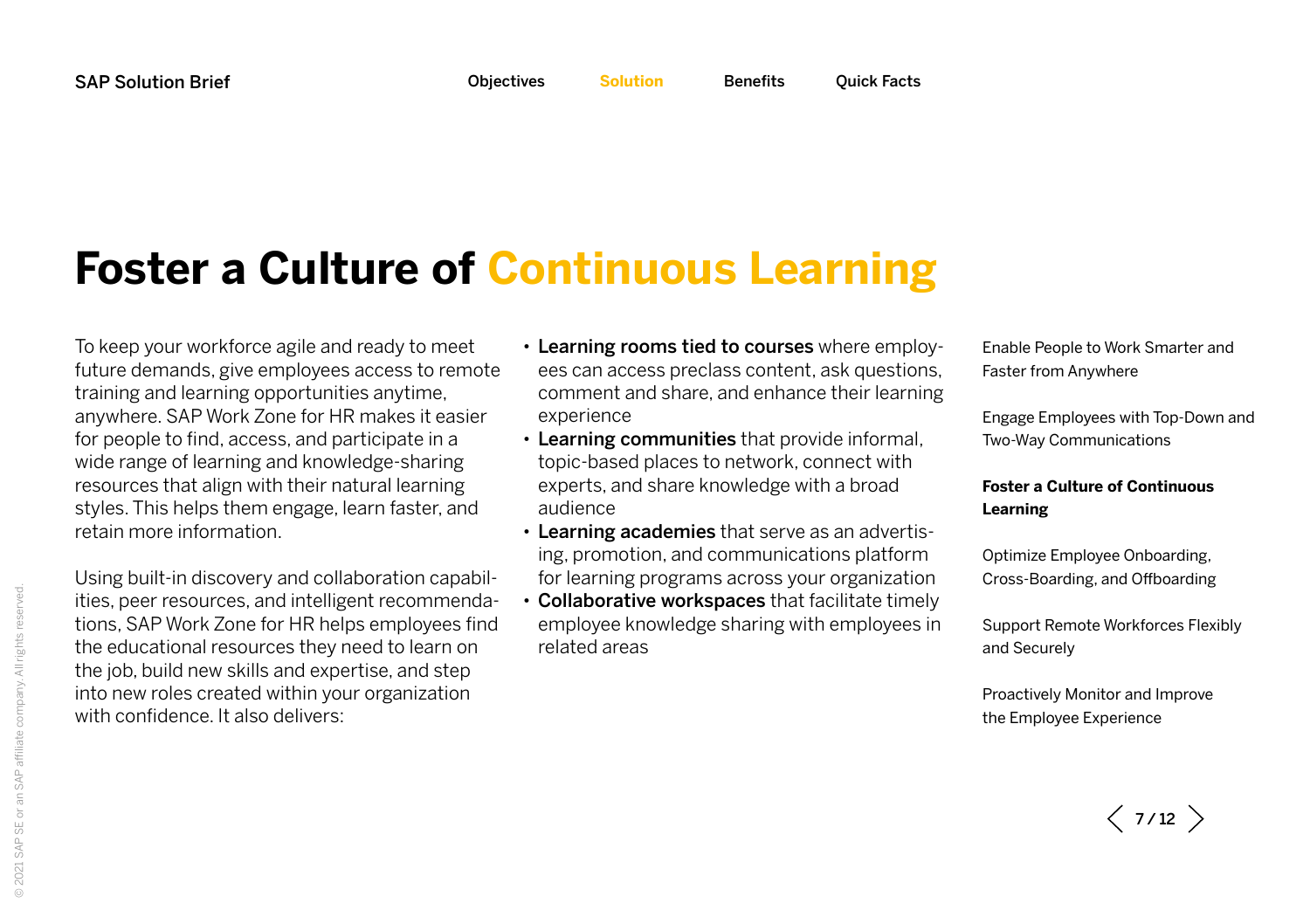## <span id="page-7-0"></span>**Optimize Employee Onboarding, Cross-Boarding, and Offboarding**

Fast-paced organizational change means HR has more employees to onboard and offboard, as well as more employees to cross-train and upskill to meet new and expected business demands. SAP Work Zone for HR streamlines these processes and empowers new hires to start delivering value faster. Your new employees' personalized, role-specific digital work environment:

- Gives them access to onboarding and crossboarding communities that provide a safe place to ask questions and learn from others
- Makes it easy to explore and learn about their new organization
- Puts everything they need to do their job at their fingertips
- Enables continuous learning, skills development, and on-the-job training anytime and anywhere
- Brings employees into discussions with HR and each other

[Enable People to Work Smarter and](#page-2-1)  [Faster from Anywhere](#page-2-1)

[Engage Employees with Top-Down and](#page-4-0)  [Two-Way Communications](#page-4-0)

[Foster a Culture of Continuous Learning](#page-6-0)

### **[Optimize Employee Onboarding,](#page-7-0)  [Cross-Boarding, and Offboarding](#page-7-0)**

[Support Remote Workforces Flexibly](#page-8-0)  [and Securely](#page-8-0)

[Proactively Monitor and Improve](#page-9-0)  [the Employee Experience](#page-9-0)



Empower new hires to **adapt and succeed** in a fast-changing business environment.

 $\langle 8/12 \rangle$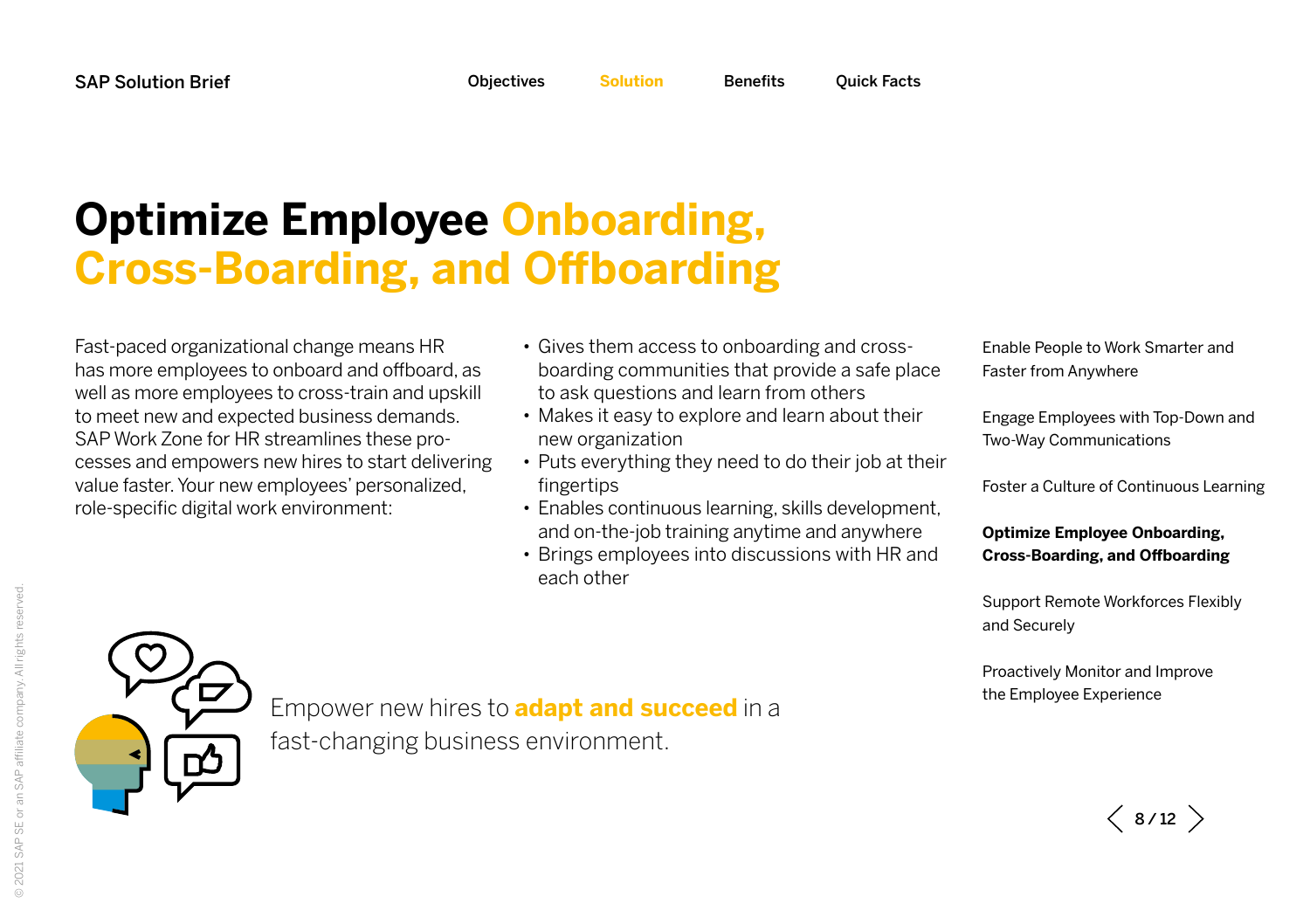# <span id="page-8-0"></span>**Support Remote Workforces Flexibly and Securely**

SAP Work Zone for HR is designed to provide easy access to relevant business applications, information, and collaboration tools in a unified place from any device or location. As a result, your employees can work productively from anywhere, on any PC or mobile device.

Now, you can flexibly manage having much of your – and even your entire – workforce working remotely for extended periods of time. Employees will know how to communicate and collaborate and where to access everything they need to stay productive and manage HR-related tasks. At the same time, your organization can continue to function efficiently and align its workforce to its priorities without skipping a beat.

[Enable People to Work Smarter and](#page-2-1)  [Faster from Anywhere](#page-2-1)

[Engage Employees with Top-Down and](#page-4-0)  [Two-Way Communications](#page-4-0)

[Foster a Culture of Continuous Learning](#page-6-0)

[Optimize Employee Onboarding,](#page-7-0)  [Cross-Boarding, and Offboarding](#page-7-0)

#### **[Support Remote Workforces Flexibly](#page-8-0)  [and Securely](#page-8-0)**

[Proactively Monitor and Improve](#page-9-0)  [the Employee Experience](#page-9-0)

Employees can access their entire digital workplace **remotely** from any device, maximizing productivity.

 $\langle$  9/12  $\rangle$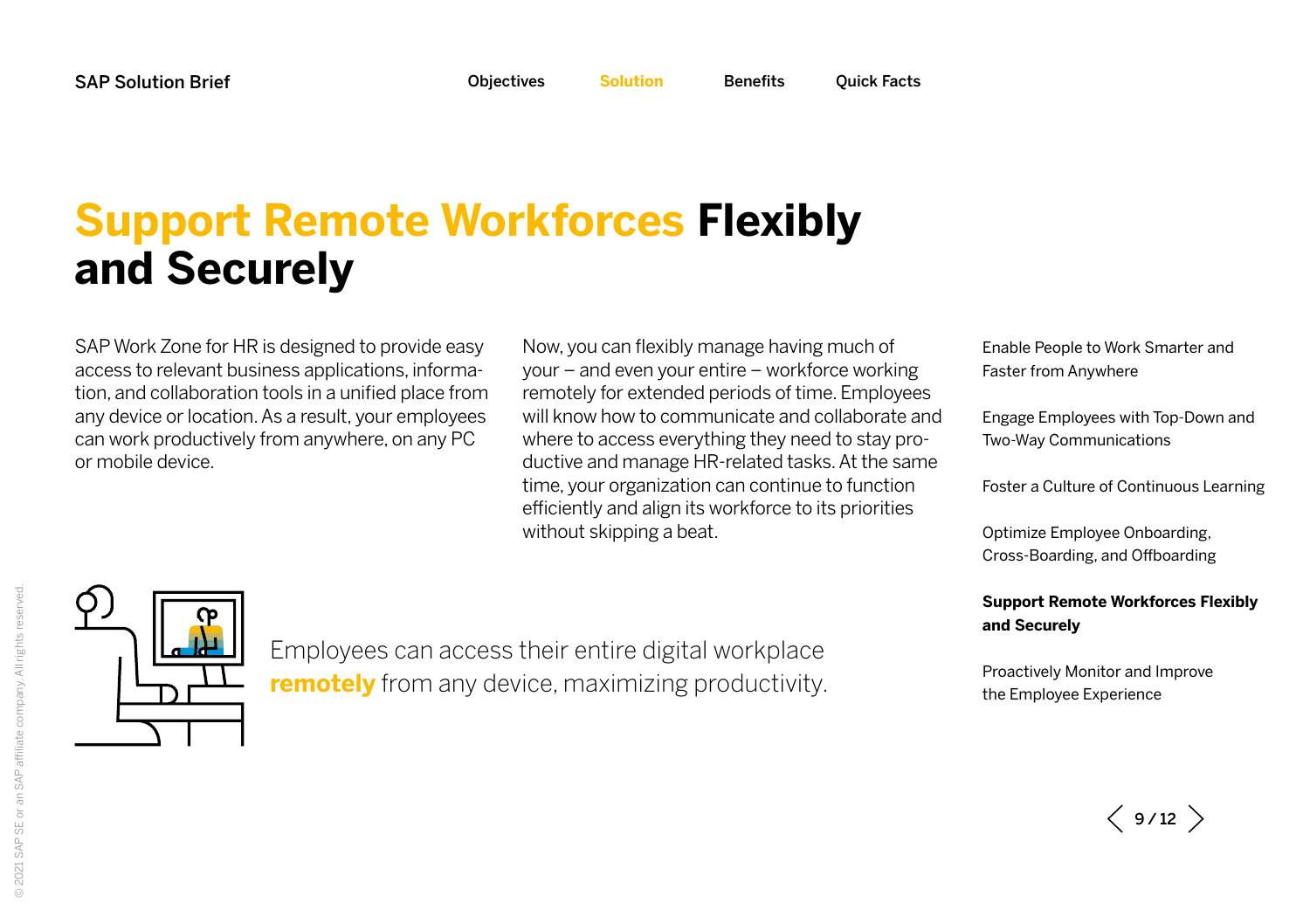## <span id="page-9-0"></span>**Proactively Monitor and Improve the Employee Experience**

Managing and improving workforce experiences isn't about focusing on a single event or moment. It is about continuously listening to the beliefs, emotions, and intentions of employees at every moment that matters.

With the addition of Experience Management solutions from SAP and Qualtrics, SAP SuccessFactors® solutions enable organizations to use a wide range of employee-listening mechanisms across a variety of engagement channels. These help you create what we call a "digital open door" to capture feedback at all the key moments that matter and

take action. These moments include traditional work events such as onboarding, role changes, performance reviews, and help-desk interactions, as well as more-personal events such as work anniversaries and returning from parental leave.

The capabilities above are a key element of comprehensive human experience management solutions from SAP. These solutions make it easier for organizations to collect operational and experience data, and act on what drives outcomes, at every moment along the employee journey.

[Enable People to Work Smarter and](#page-2-1)  [Faster from Anywhere](#page-2-1)

[Engage Employees with Top-Down and](#page-4-0)  [Two-Way Communications](#page-4-0)

[Foster a Culture of Continuous Learning](#page-6-0)

[Optimize Employee Onboarding,](#page-7-0)  [Cross-Boarding, and Offboarding](#page-7-0)

[Support Remote Workforces Flexibly](#page-8-0)  [and Securely](#page-8-0)

**[Proactively Monitor and Improve](#page-9-0)  [the Employee Experience](#page-9-0)**

 $\langle$  10/12  $\rangle$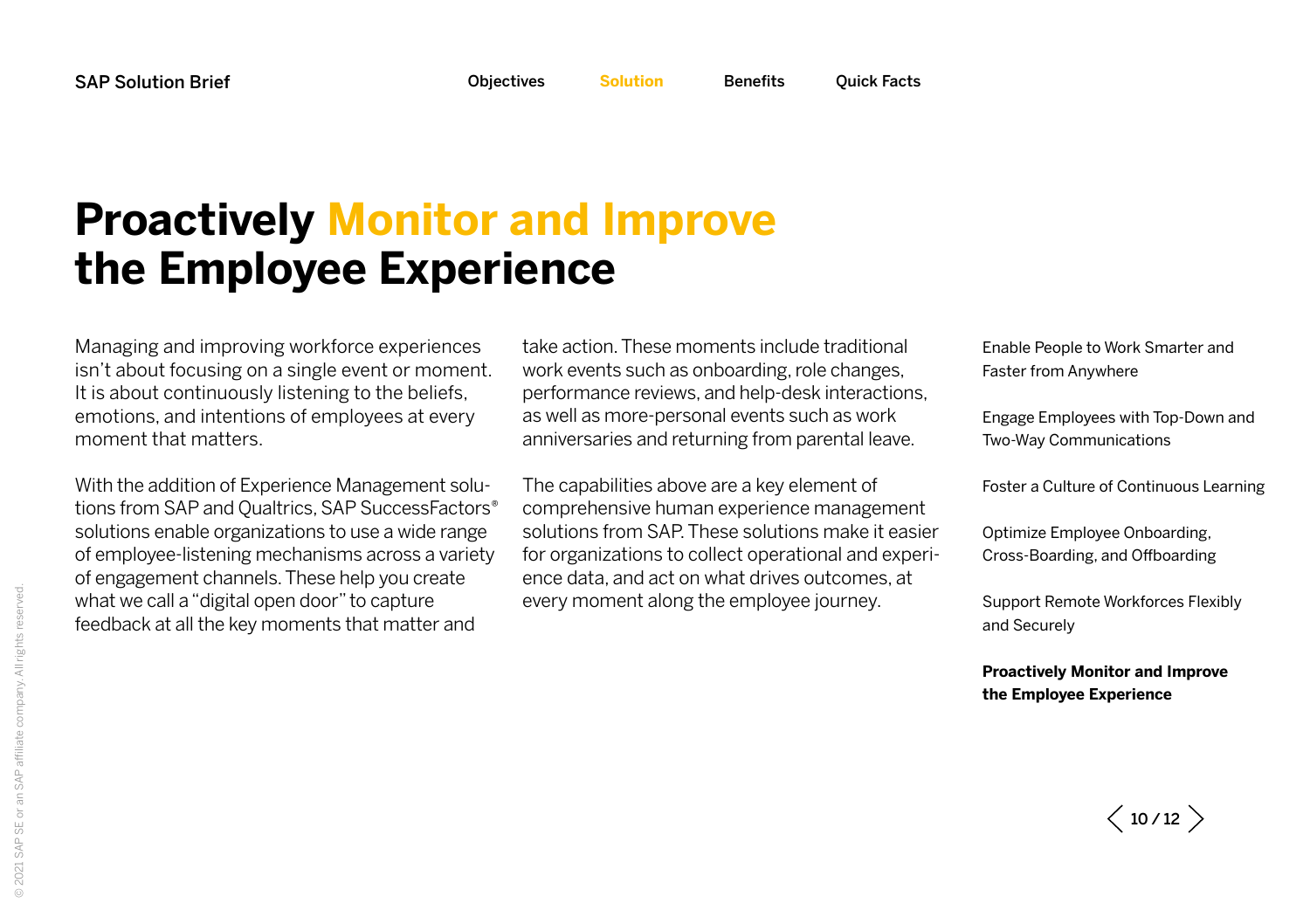## <span id="page-10-1"></span>**Realize the Benefits of a People-Centered Solution**

The world of work is changing rapidly – and it will continue to evolve in response to new opportunities, challenges, and threats. Through these changes, SAP Work Zone for HR equips you to deliver a consistent, personalized, and employeecentered digital workplace. This helps people be heard and understood, stay informed, and remain productive and connected wherever they need to work – at home, in the office, in the field, or on the road.

The solution helps make all engagement, communication, collaboration, and daily work tasks easier and more streamlined. It also helps vastly reduce

the time and effort people normally spend searching for and accessing what they need and switching between applications. You'll benefit from:

- Faster and more-effective employee onboarding and offboarding
- Increased productivity across your workforce, regardless of where they work
- Higher employee job satisfaction and retention
- Reduced employee anxiety and stress levels
- Greater agility to respond to changing business demands
- Deeper insights into how people are feeling about their employee experience so you can proactively improve it

#### **[Realize the Benefits of a](#page-10-1)  [People-Centered Solution](#page-10-1)**



Give employees one location with easy access to everything they need to do their job – with the **employee experience at the center**.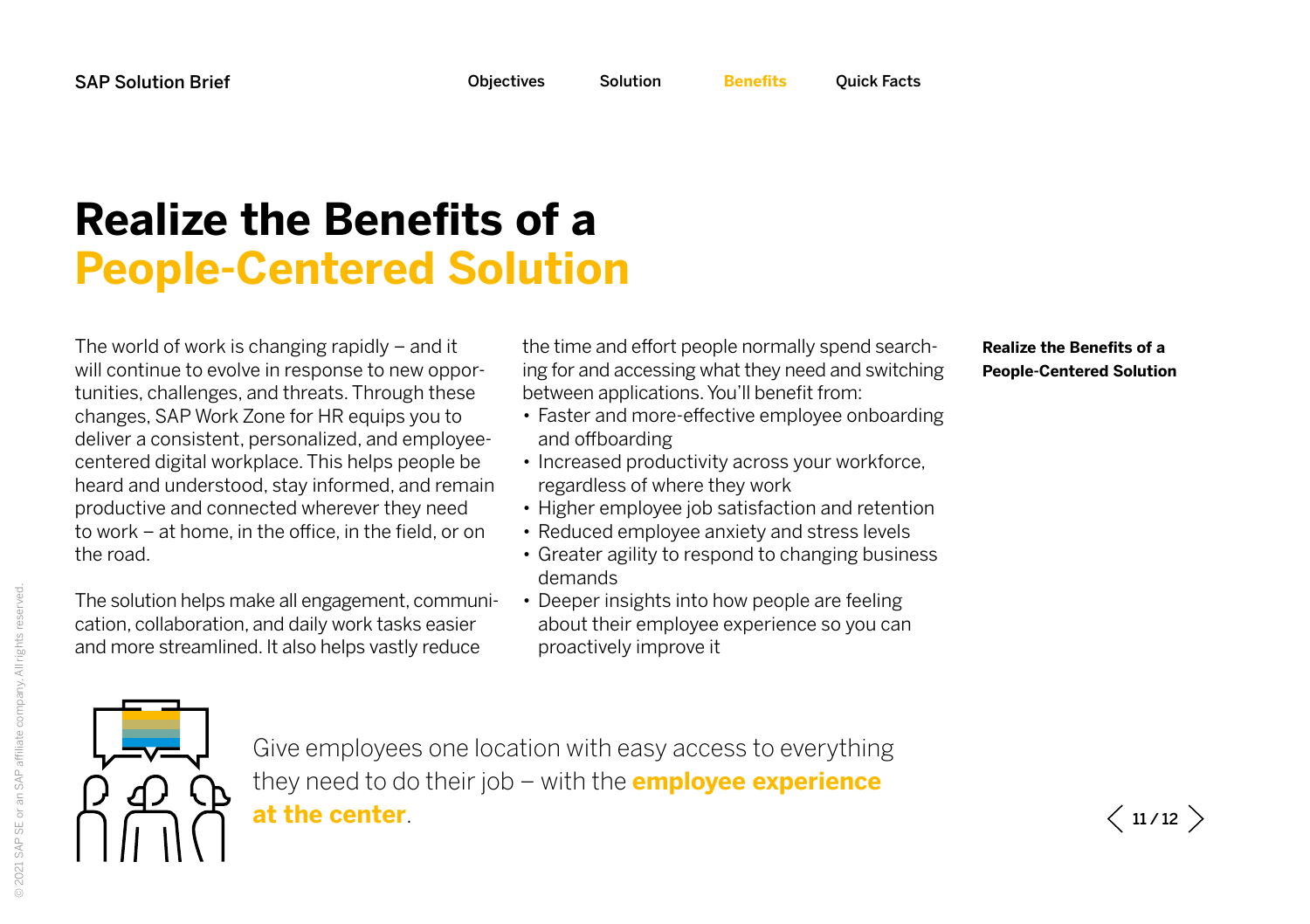#### Summary

SAP® Work Zone for HR enables organizations to provide each employee with an intuitive, personalized digital workplace that's centered on optimizing the employee experience. Employees are empowered to be productive anywhere, thanks to convenient access to relevant business applications, information, learning, collaboration tools, processes and guided experiences, and more. The solution also centralizes employee communications, ensuring people are informed, connected, and focused on what matters most.

### **Objectives**

- Increase employee productivity
- Improve employee engagement
- Promote a learning culture
- Drive workforce agility
- Streamline and integrate business processes

### Solution

- Access to everything employees need to work on any device
- Intelligently surfaced, employee-relevant recommendations, insights, and actions
- Personalized, consumer-grade user experience
- Cross-departmental guided experiences that simplify complex processes
- A two-way employee communications channel

### **Benefits**

- Faster, more-effective employee onboarding and offboarding
- Increased productivity
- Higher employee job satisfaction and retention
- Greater agility to meet demand for new skills and expertise
- Deeper insights into the employee experience

### Learn more

To find out more, call your SAP representative today or visit us **[online](https://www.sap.com/products/human-resources-hcm.html)**.

<span id="page-11-0"></span>